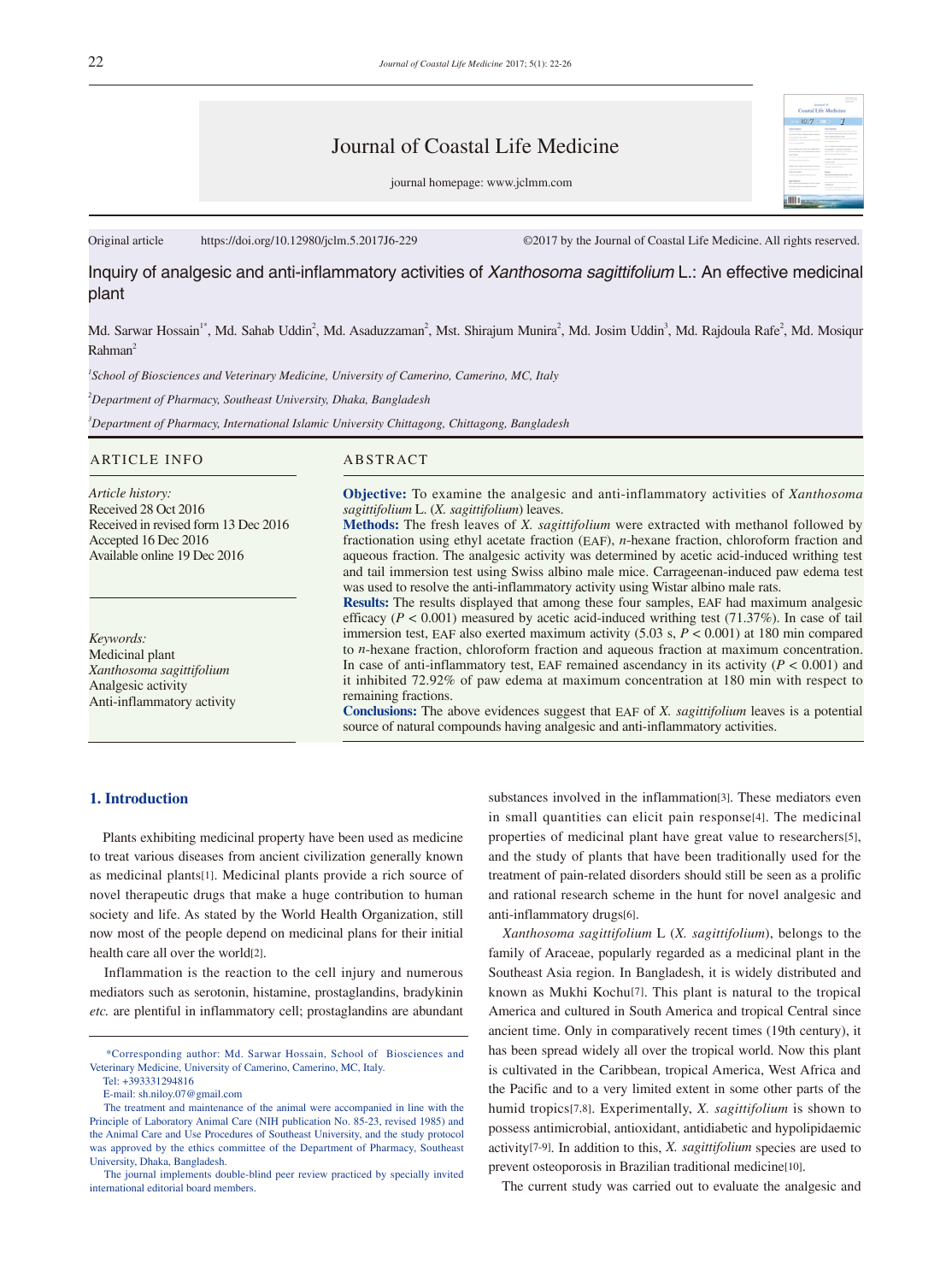anti-inflammatory activities of different fractions *i.e.*, ethyl acetate fraction (EAF), *n*-hexane fraction (NHF), chloroform fraction (CLF) and aqueous fraction (AQF) of methanolic extract of *X. sagittifolium* in different experimental model.

# **2. Materials and methods**

## *2.1. Chemicals and drugs*

 Methanol, *n*-hexane, ethyl acetate and chloroform were bought from Sigma-Aldrich, USA. Acetic acid and carrageenan were bought from Merck, Germany. Diclofenac-sodium and indomethacin were obtained from Square Pharmaceuticals Ltd., Dhaka, Bangladesh.

#### *2.2. Collection and identification of plant materials*

 The fresh leaves of *X. sagittifolium* were obtained from Bogra District, Bangladesh, in June 2015 and identified by the taxonomist of Bangladesh National Herbarium, Mirpur, Dhaka, Bangladesh. A voucher specimen No. DACB-41076 was placed at the herbarium for forthcoming reference.

### *2.3. Drying and grinding of plant materials*

 The plant materials were washed with water, then dried in the shade with infrequent shifting to dry and finally ground with a motorized grinder and deposited in a close-fitting container till extraction.

#### *2.4. Extraction and fractionation of plant materials*

 The dried powder material (leaves) with a weight of 1.2 kg for extraction was refluxed by the help of methanol for 3 h. The entire filtrate obtained was concentrated to dryness in rotary evaporator at 40 °C to get the methanol extract  $(13 \text{ g})$ . An aliquot  $(10 \text{ g})$  of the concentrated methanolic extract was fractionated by the help of modified Kupchan method[11] and the resultant fractions were solvable NHF (2.95 g), CLF (2.58 g), EAF (1.09 g) and AQF (3.38 g) used for the experiment purposes.

#### *2.5. Tested animals*

 Swiss albino male mice (25–30 g) and Wistar albino male rats (120–135 g) were used to evaluate the analgesic and antiinflammatory activities. Animals were kept in standard laboratory settings and had free entrance to food and water. The animals were permitted to adapt to the environment for 7 days before starting the study. The animals were divided into various groups, each having six animals which were starved overnight before the experiments. The treatment and maintenance of the animal were accompanied in line with the Principle of Laboratory Animal Care (NIH publication No. 85-23, revised 1985) and the Animal Care and Use Procedures of Southeast University, Dhaka, Bangladesh.

## *2.6. Administration of drugs and test compounds*

A solution of diclofenac-sodium was ready by using normal

saline (pH 7.4) and administered to Swiss albino male mice by using oral route at the dose of 10 mg/kg body weight. On the other hand, indomethacin solution was also prepared by using normal saline and administered to Wistar albino male rats by using oral route at the dose of 10 mg/kg body weight. Weighed quantity of plant fractions was dissolved in the normal saline (pH 7.4) and then orally administered to animals at 50, 100 and 200 mg/kg body weight. The doses of diclofenac-sodium, indomethacin and plant fractions were selected based on literature review[12-14].

#### *2.7. Experimental design*

 For analgesic activity, the Swiss albino male mice (25–30 g) were divided into fourteen groups containing six mice in each group. Group I was treated with normal saline (control). Group II was treated with diclofenac-sodium at the dose of 10 mg/kg body weight. Group III was treated with NHF at the dose of 50 mg/kg body weight (NHF 50). Group IV was treated with NHF at the dose of 100 mg/kg body weight (NHF 100). Group V was treated with NHF at the dose of 200 mg/kg body weight (NHF 200). Group VI was treated with CLF at the dose of 50 mg/kg body weight (CLF 50). Group VII was treated with CLF at the dose of 100 mg/kg body weight (CLF 100). Group VIII was treated with CLF at the dose of 200 mg/kg body weight (CLF 200). Group IX was treated with EAF at the dose of 50 mg/kg body weight (EAF 50). Group X was treated with EAF at the dose of 100 mg/kg body weight (EAF 100). Group XI was treated with EAF at the dose of 200 mg/kg body weight (EAF 200). Group XII was treated with AQF at the dose of 50 mg/kg body weight (AQF 50). Group XIII was treated with AQF at the dose of 100 mg/kg body weight (AQF 100). Group XIV was treated with AQF at the dose of 200 mg/kg body weight (AQF 200).

 For anti-inflammatory activity, the Wistar albino male rats (120– 135 g) were also divided into fourteen groups containing six mice in each group. All of the grouping were same except Group II that was treated with indomethacin at the dose of 10 mg/kg body weight.

# *2.8. Acute toxicity study*

 Healthy adult Swiss albino mice (25–30 g) were used for acute toxicity test. The test was executed using gradual increasing dose of different fractions of methanolic extract of *X. sagittifolium* (50, 100, 200, 500, 1000 mg/kg body weight) in the test groups. Water was administered to normal group. The mice were allowable to feed *ad libitum*, and observed for the period of 48 h to detect any mortality or behavioral changes and finally for 14 days to notice any mortality. The acute toxicity test was performed in accordance with the procedures of the Organisation for Economic Cooperation and Development[15].

#### *2.9. Analgesic activity*

#### *2.9.1. Acetic acid-induced writhing test*

 In this test, the analgesic action of the fractions was analyzed using acetic acid-induced writhing test according to the method stated by Koster *et al.* in Swiss albino male mice[16]. The vehicle (control), diclofenac-sodium (standard) and test samples (fractions) were administered orally to the mice 30 min before intraperitoneal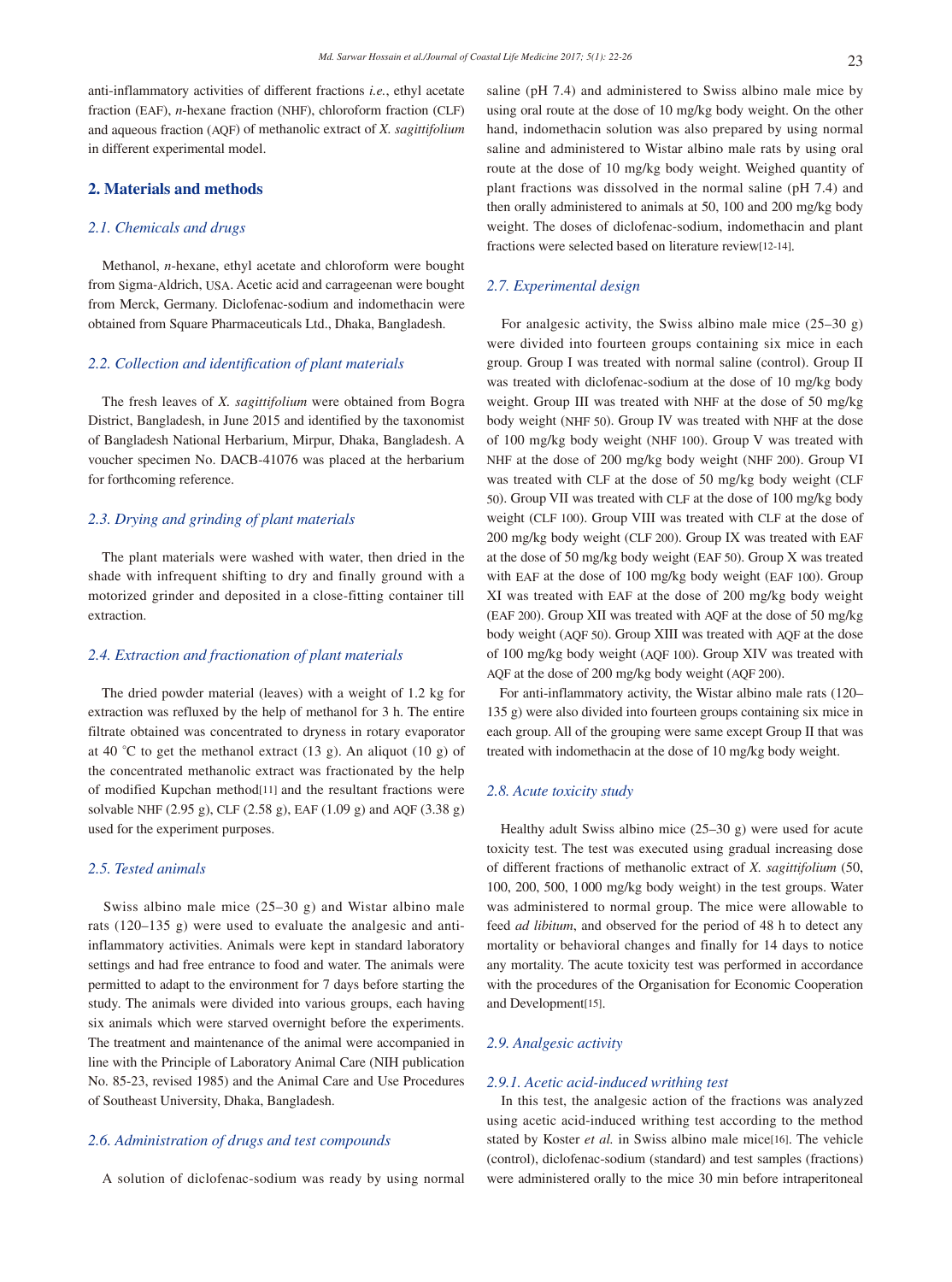injection of 0.7% v/v acetic acid. After a break of 5 min, the mice were observed for the particular contraction of the body mentioned as 'writhing' for the subsequent 10 min. The percentage of inhibition of writhing that represents the analgesic activity was calculated by using the following equation:

% of inhibition of writhing =  $[(W_c - W_t)/W_c] \times 100$ 

where  $W_c$  is the average writhing of control group and  $W_t$  is the average writhing of treated group (*i.e.*, fractions or standard).

## *2.9.2. Tail immersion test*

 In this test, the analgesic action of the fractions was analyzed using tail immersion test according to the method stated by Aydin *et al.* in Swiss albino male mice[17]. About 1 h after administration of vehicle (control), diclofenac-sodium (standard) and test samples (fractions), the marked tip of tail of the mice up to 5 cm was submerged in the water bath that was thermo-statistically controlled at  $(55 \pm 1)$  °C. Sudden tail removal from the hot water was mentioned as the latency to tail flick. The maximum cut off time for dipping was 180 s to evade the tail injury. The initial reading (*i.e.*, 0 min) was taken before administration of standard and test sample and then reaction time was measured after 30, 60, 120 and 180 min.

## *2.10. Anti-inflammatory activity*

 In this test, the anti-inflammatory action of the fractions was studied using carrageenan-induced hind paw edema model as said by the method stated by Winter *et al.* in Wistar albino male rats[18]. After 30 min administration of the vehicle (control), diclofenacsodium (standard) and test samples (fractions), 0.1 mL of 1% w/ v suspension of the carrageenan in normal saline was injected subcutaneously into the sub-plantar region of the right hind paw of rats. The volume of the paw was measured at 30, 60, 120 and 180 min after injection of carrageenan by means of a micrometer screw gauge. The percentage of inhibition of the inflammation was measured from the following formula:

% of inhibition of paw edema =  $[(I_c - I_t)/I_c] \times 100$ 

where  $I_c$  is the average inflammation (*i.e.*, hind paw edema) of control group at a specified time and  $I_t$  is the average inflammation of the treated group (*i.e.*, fractions or standard) at the same time.

#### *2.11. Statistical analysis*

All results were stated as the mean  $\pm$  SEM of three duplicate experiments. The investigation was executed by using the SPSS statistical package (version 16.0; SPSS Inc, Chicago). All *in vivo* results were subjected to ANOVA subsequently Dunnett's test and  $P \leq 0.05$  was considered to be statistically significant compared to control group.

## **3. Results**

## *3.1. Evaluation of acute toxicity*

 The behavior of the animals was closely observed and the fractions did not cause any behavioral, motor and neuronal responses, weight loss and mortality in mice during up to 1 000 mg/kg body weight. Therefore, these fractions were considered as safe.

# *3.2. Evaluation of analgesic activity by acetic acid-induced writhing test*

 Table 1 shows the effect of different fractions of methanolic extract of *X. sagittifolium* in acetic acid-induced writhing test in mice. The oral administration of various doses of NHF, CLF, EAF and AQF significantly  $(P < 0.001)$  blocked writhing initiated by acetic acid in a dose-dependent mode. Maximum inhibition (71.37%) was observed at 200 mg/kg body weight for EAF. The inhibitory effect of diclofenac-sodium (78.50%) was greater than that of the highest dose of EAF.

#### **Table 1**

Analgesic effect of different fractions of methanolic extract of *X. sagittifolium* leaves in acetic acid-induced writhing test in mice.

| Treatment groups  | Average number of writhing % Inhibition of writhing |       |
|-------------------|-----------------------------------------------------|-------|
| Control           | $64.80 \pm 2.41$                                    |       |
| Diclofenac-sodium | $13.93 \pm 2.11$ <sup>***</sup>                     | 78.50 |
| <b>NHF 50</b>     | $29.28 \pm 1.56$ ***                                | 54.81 |
| <b>NHF 100</b>    | $26.19 \pm 1.07***$                                 | 59.58 |
| <b>NHF 200</b>    | $22.09 \pm 2.00***$                                 | 65.91 |
| $CLF$ 50          | $38.21 \pm 1.69$ ***                                | 41.03 |
| <b>CLF</b> 100    | $34.47 \pm 1.77***$                                 | 46.81 |
| <b>CLF 200</b>    | $29.96 \pm 1.51$ <sup>***</sup>                     | 53.77 |
| <b>EAF 50</b>     | $26.03 \pm 1.19***$                                 | 59.83 |
| <b>EAF 100</b>    | $22.60 \pm 1.90^{***}$                              | 65.12 |
| <b>EAF 200</b>    | $18.55 \pm 1.45$                                    | 71.37 |
| AQF <sub>50</sub> | $45.55 \pm 2.24$ <sup>***</sup>                     | 29.71 |
| <b>AQF 100</b>    | $40.99 \pm 1.73$ ***                                | 36.74 |
| <b>AQE 200</b>    | $36.81 \pm 1.12***$                                 | 43.19 |

Values are expressed as mean  $\pm$  SEM ( $n = 6$ ). \*\*\*:  $P < 0.001$  compared to the control group.

#### *3.3. Evaluation of analgesic activity by tail immersion test*

 Table 2 shows the effect of different fractions of methanolic extract of *X. sagittifolium* in tail immersion test in mice. EAF, NHF, AQF and CLF (50, 100 and 200 mg/kg body weight) significantly  $(P < 0.05, P < 0.01, P < 0.001)$  increased latency to tail flick compared to control group. The highest inhibition of nociception was exhibited by EAF 200 at 180 min. The maximum inhibition of nociception was also observed by diclofenac-sodium at 180 min, which was higher than that in the highest dose of EAF.

# *3.4. Evaluation of anti-inflammatory activity by carrageenan-induced paw edema test*

 Tables 3 and 4 show the result of the anti-inflammatory effect of different fractions of methanolic extract of *X. sagittifolium* in carrageenan-induced paw edema test in rats. All of the fractions displayed dose-dependent anti-inflammatory activity at various time intervals and results were statistically significant ( $P < 0.05$ ,  $P < 0.01$ ,  $P < 0.001$ ) compared to control group (Table 3). EAF showed maximum inhibition (72.92%) of inflammation at 200 mg/kg body weight at 180 min, whereas standard indomethacin showed 89.58% inhibition of paw edema at the last moment given in Table 4.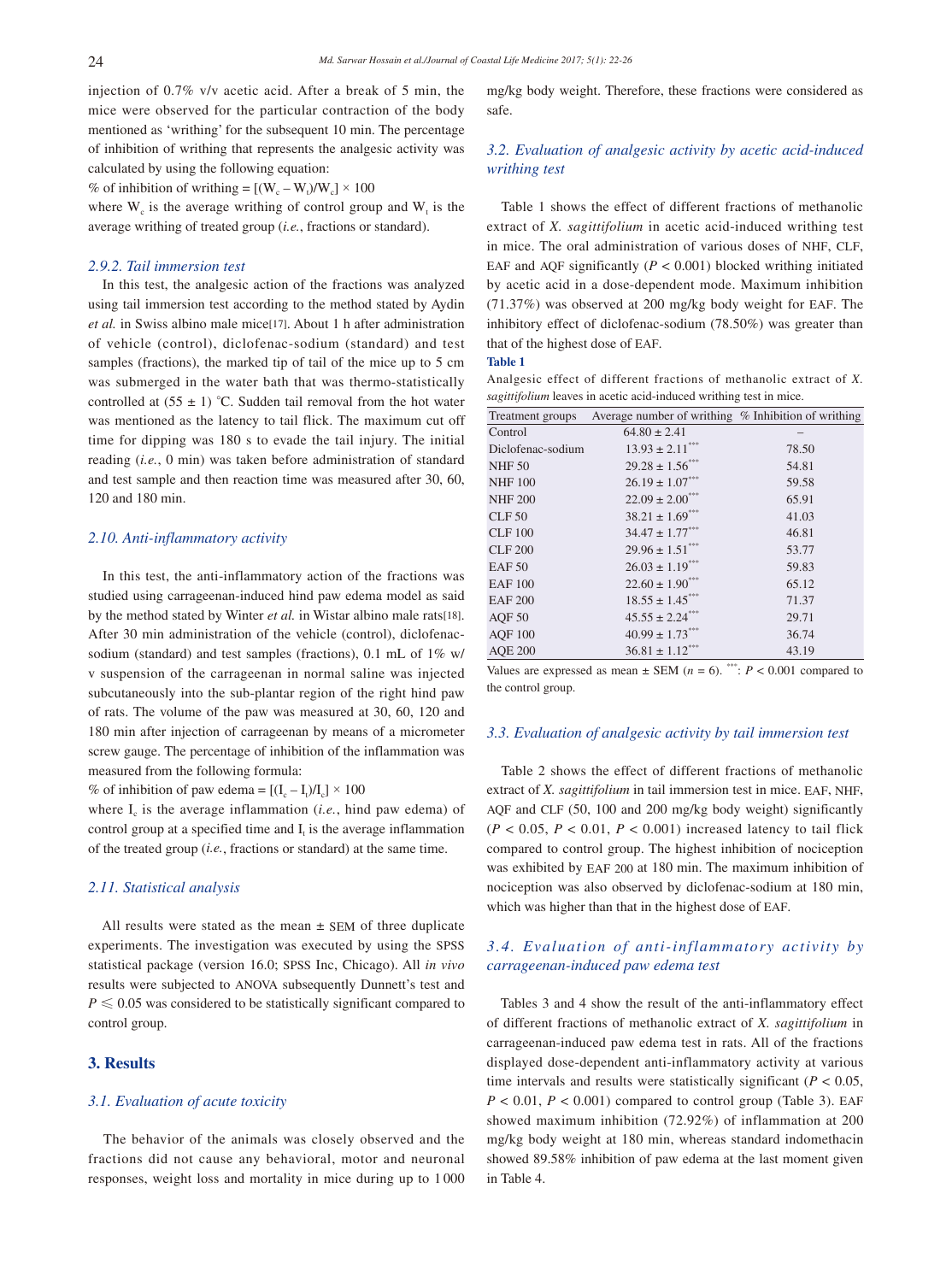#### **Table 2**

Analgesic effect of different fractions of methanolic extract of *X. sagittifolium* leaves in tail immersion test in mice.

| Treatment groups  | Latency to tail flick (s) |                                 |                                |                                 |                                 |
|-------------------|---------------------------|---------------------------------|--------------------------------|---------------------------------|---------------------------------|
|                   | $0 \text{ min}$           | $30 \text{ min}$                | $60 \text{ min}$               | $120 \text{ min}$               | 180 min                         |
| Control           | $3.14 \pm 0.06$           | $3.15 \pm 0.04$                 | $3.19 \pm 0.05$                | $3.19 \pm 0.05$                 | $3.13 \pm 0.13$                 |
| Diclofenac-sodium | $3.21 \pm 0.07$           | $5.31 \pm 0.14$ ***             | $5.42 \pm 0.12$ <sup>***</sup> | $5.45 \pm 0.09$ <sup>***</sup>  | $5.41 \pm 0.08$ <sup>***</sup>  |
| <b>NHF 50</b>     | $3.11 \pm 0.06$           | $3.24 \pm 0.05$                 | $3.34 \pm 0.04$ <sup>**</sup>  | $3.44 \pm 0.04$ <sup>****</sup> | $3.42 \pm 0.04$ <sup>****</sup> |
| <b>NHF 100</b>    | $3.17 \pm 0.07$           | $3.41 \pm 0.07$ ***             | $3.51 \pm 0.04$ ***            | $3.66 \pm 0.04$ ***             | $3.66 \pm 0.04$ ***             |
| <b>NHF 200</b>    | $3.15 \pm 0.07$           | $3.51 \pm 0.06$ <sup>****</sup> | $3.63 \pm 0.04$ <sup>***</sup> | $3.79 \pm 0.05$ ***             | $3.79 \pm 0.05$                 |
| $CLF$ 50          | $3.16 \pm 0.06$           | $3.20 \pm 0.06$                 | $3.23 \pm 0.06$                | $3.25 \pm 0.06$                 | $3.24 \pm 0.05$                 |
| <b>CLF 100</b>    | $3.18 \pm 0.05$           | $3.23 \pm 0.04$                 | $3.27 \pm 0.04$                | $3.30 \pm 0.04$ <sup>*</sup>    | $3.30 \pm 0.04$ <sup>**</sup>   |
| <b>CLF 200</b>    | $3.16 \pm 0.07$           | $3.19 \pm 0.08$                 | $3.23 \pm 0.08$                | $3.26 \pm 0.09$                 | $3.26 \pm 0.09$ <sup>*</sup>    |
| EAF 50            | $3.18 \pm 0.08$           | $3.34 \pm 0.08$ <sup>***</sup>  | $3.50 \pm 0.04$ ***            | $3.58 \pm 0.05$ ***             | $3.51 \pm 0.04$ <sup>***</sup>  |
| <b>EAF 100</b>    | $3.23 \pm 0.06$           | $3.80 \pm 0.07$ ***             | $3.95 \pm 0.05$ ***            | $4.46 \pm 0.10$ <sup>***</sup>  | $4.45 \pm 0.06$ <sup>***</sup>  |
| <b>EAF 200</b>    | $3.23 \pm 0.07$           | $4.19 \pm 0.08$ ***             | $4.71 \pm 0.12$ ***            | $5.01 \pm 0.14$ <sup>***</sup>  | $5.03 \pm 0.14$ <sup>****</sup> |
| AQF <sub>50</sub> | $3.19 \pm 0.04$           | $3.24 \pm 0.04$                 | $3.32 \pm 0.04$ <sup>*</sup>   | $3.40 \pm 0.04$ <sup>****</sup> | $3.39 \pm 0.04$ <sup>***</sup>  |
| <b>AQF 100</b>    | $3.16 \pm 0.08$           | $3.24 \pm 0.08$                 | $3.32 \pm 0.07$ <sup>*</sup>   | $3.38 \pm 0.08$ <sup>***</sup>  | $3.36 \pm 0.08$ <sup>***</sup>  |
| <b>AQF 200</b>    | $3.14 \pm 0.07$           | $3.24 \pm 0.07$                 | $3.31 \pm 0.07$ <sup>*</sup>   | $3.37 \pm 0.08$ ***             | $3.36 \pm 0.07$ ***             |

Values are expressed as mean  $\pm$  SEM ( $n = 6$ ).  $\cdot$ :  $P < 0.05$ ,  $\cdot$ :  $P < 0.01$ ,  $\cdot$   $\cdot$ :  $P < 0.001$  compared to the control group.

#### **Table 3**

| Effect of different fractions of methanolic extract of X. sagittifolium leaves in carrageenan-induced paw edema test in rats (mm). |  |
|------------------------------------------------------------------------------------------------------------------------------------|--|
|------------------------------------------------------------------------------------------------------------------------------------|--|

| Treatment groups | Initial paw volume | Volume of paw edema at different time interval |                               |                                |                                |
|------------------|--------------------|------------------------------------------------|-------------------------------|--------------------------------|--------------------------------|
|                  |                    | 30 min                                         | $60 \text{ min}$              | $120 \text{ min}$              | $180 \text{ min}$              |
| Control          | $0.88 \pm 0.07$    | $1.53 \pm 0.08$                                | $1.64 \pm 0.12$               | $1.77 \pm 0.06$                | $1.84 \pm 0.10$                |
| Indomethacin     | $0.83 \pm 0.06$    | $1.10 \pm 0.06$                                | $1.05 \pm 0.05$ ***           | $0.96 \pm 0.04$ ***            | $0.93 \pm 0.07$ <sup>***</sup> |
| <b>NHF 50</b>    | $0.50 \pm 0.06$    | $1.02 \pm 0.08$ <sup>***</sup>                 | $1.07 \pm 0.06$ ***           | $1.03 \pm 0.06$ ***            | $0.95 \pm 0.07$ ***            |
| <b>NHF 100</b>   | $1.21 \pm 0.05$    | $1.69 \pm 0.07$                                | $1.67 \pm 0.08$               | $1.63 \pm 0.06$ <sup>**</sup>  | $1.56 \pm 0.06$ <sup>***</sup> |
| <b>NHF 200</b>   | $1.01 \pm 0.07$    | $1.35 \pm 0.09$                                | $1.37 \pm 0.08$ ***           | $1.34 \pm 0.04$ ***            | $1.30 \pm 0.05$ <sup>***</sup> |
| <b>CLF 50</b>    | $1.19 \pm 0.04$    | $1.72 \pm 0.06^*$                              | $1.78 \pm 0.08$ <sup>*</sup>  | $1.74 \pm 0.09$                | $1.70 \pm 0.05^*$              |
| <b>CLF 100</b>   | $1.15 \pm 0.06$    | $1.64 \pm 0.10$                                | $1.63 \pm 0.05$               | $1.62 \pm 0.09$ <sup>**</sup>  | $1.57 \pm 0.10$ <sup>***</sup> |
| <b>CLF 200</b>   | $1.09 \pm 0.07$    | $1.46 \pm 0.04$                                | $1.49 \pm 0.09$ <sup>**</sup> | $1.48 \pm 0.08$ <sup>***</sup> | $1.46 \pm 0.10$ <sup>***</sup> |
| <b>EAF50</b>     | $1.25 \pm 0.04$    | $1.75 \pm 0.05$ **                             | $1.80 \pm 0.11$ <sup>**</sup> | $1.75 \pm 0.07$                | $1.67 \pm 0.06$ <sup>***</sup> |
| <b>EAF 100</b>   | $0.81 \pm 0.04$    | $1.26 \pm 0.05$ ***                            | $1.25 \pm 0.05$ ***           | $1.21 \pm 0.04$ ***            | $1.12 \pm 0.07$ ***            |
| <b>EAF 200</b>   | $0.87 \pm 0.07$    | $1.20 \pm 0.08$ ***                            | $1.21 \pm 0.04$ ***           | $1.18 \pm 0.07$ ***            | $1.13 \pm 0.04$ ***            |
| AQF 50           | $0.94 \pm 0.06$    | $1.48 \pm 0.12$                                | $1.55 \pm 0.06$               | $1.54 \pm 0.05$ ***            | $1.49 \pm 0.09$ ***            |
| <b>AQF 100</b>   | $1.05 \pm 0.08$    | $1.56 \pm 0.07$                                | $1.55 \pm 0.06$               | $1.55 \pm 0.09$ <sup>***</sup> | $1.53 \pm 0.05$ ***            |
| <b>AQF 200</b>   | $0.97 \pm 0.08$    | $1.38 \pm 0.10$                                | $1.42 \pm 0.08$ ***           | $1.38 \pm 0.08$ ***            | $1.38 \pm 0.06$ ***            |

Values are expressed as mean  $\pm$  SEM ( $n = 6$ ).  $\cdot$ :  $P < 0.05$ ,  $\cdot$  :  $P < 0.01$ ,  $\cdot$   $\cdot$   $\cdot$   $P < 0.001$  compared to the control group.

#### **Table 4**

Inhibition of inflammation at various time intervals in carrageenan-induced hind paw edema test in rats.

| Treatment groups  | % Inhibition of paw edema |                  |                   |                   |
|-------------------|---------------------------|------------------|-------------------|-------------------|
|                   | $30 \text{ min}$          | $60 \text{ min}$ | $120 \text{ min}$ | $180 \text{ min}$ |
| Control           |                           |                  |                   |                   |
| Indomethacin      | 58.46                     | 71.05            | 86.46             | 89.58             |
| <b>NHF 50</b>     | 20.00                     | 25.00            | 40.45             | 53.13             |
| <b>NHF 100</b>    | 26.15                     | 39.47            | 52.81             | 63.54             |
| <b>NHF 200</b>    | 47.69                     | 52.63            | 62.92             | 69.79             |
| $CLF$ 50          | 18.46                     | 22.37            | 38.20             | 46.88             |
| CLF100            | 24.62                     | 36.84            | 47.19             | 56.25             |
| <b>CLF 200</b>    | 43.08                     | 47.37            | 57.18             | 61.46             |
| EAF 50            | 23.08                     | 27.63            | 43.82             | 56.25             |
| <b>EAF 100</b>    | 30.78                     | 42.11            | 55.06             | 67.71             |
| <b>EAF 200</b>    | 49.23                     | 55.26            | 65.17             | 72.92             |
| AOF <sub>50</sub> | 16.92                     | 19.74            | 32.58             | 42.71             |
| <b>AQF 100</b>    | 21.54                     | 34.21            | 43.82             | 50.00             |
| <b>AQF 200</b>    | 36.92                     | 40.79            | 53.93             | 57.29             |

Values are expressed as mean  $\pm$  SEM ( $n = 6$ ).

# **4. Discussion**

 The drive of the current study was to create the basis for the ancient use of *X. sagittifolium* on wound healing by means of the evaluation of the analgesic and anti-inflammatory actions on *in vivo* models. In this study, Swiss albino male mice were used to study the analgesic effects and Wistar albino male rats were used to study antiinfiammatory activity[19].

 Intraperitoneal injection of acetic acid in mice provokes serous membranes and produces a stereotyped performance in mouse characterized by abdominal shrinkages and twisting of dorsal abdominal muscles, which is introduced as writhing[20]. Writhing response due to acetic acid-induction is a vulnerable technique to evaluate analgesic activity mainly peripherally acting and characterize pain sensation. This type of pain inducement leads to releasing free arachidonic acid from the phospholipid of the cell[21]. The response is supposed to be arbitrated by acid-sensing ion channels, peritoneal mast cells and prostaglandin pathways[22- 24]. It is well recognized that non-steroidal anti-inflammatory as well as analgesic drugs assuage the inflammatory pain by hindering the creation of pain mediators in the peripheral target sites. In this study, different fractions of methanolic extract of *X. sagittifolium* leaves produce significant analgesic activity at different concentration probably by interfering with the local reaction caused by the help of irritant or by blocking the synthesis, release or antagonizing the act of pain mediators at the target sites. The maximum inhibitory activity was shown by the EAF of methanolic extract of *X. sagittifolium* (71.37% inhibition at the concentration of 200 mg/kg body weight). There is another technique, tail immersion test that was used to